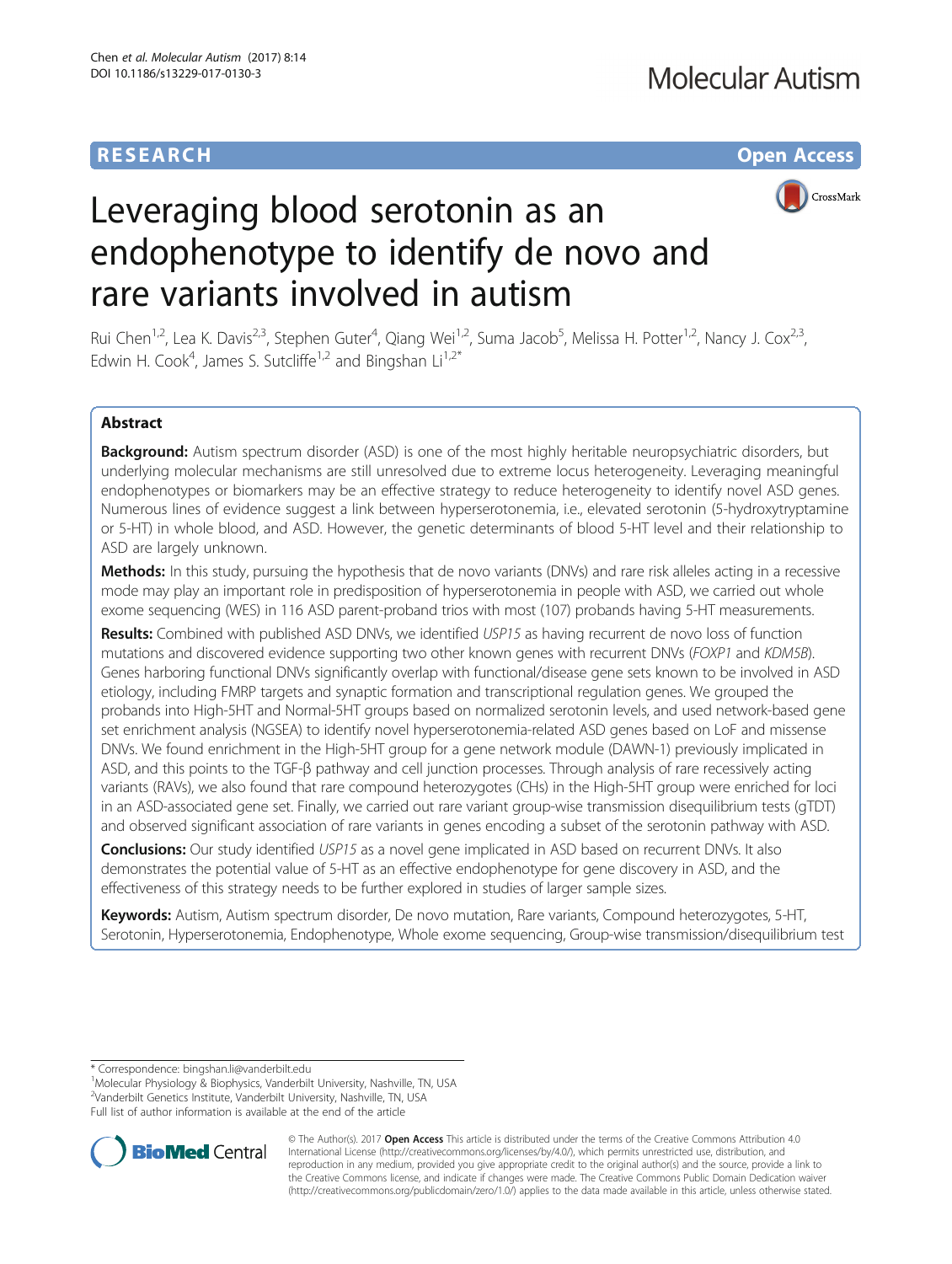## <span id="page-1-0"></span>Background

Autism spectrum disorder (ASD) is an early-onset neurodevelopmental condition with an estimated prevalence of  $\sim$ 1 in 68 [\[1](#page-10-0)]. ASD is expressed across a spectrum of severity in two core phenotypic domains: persistent deficits in social interaction and communication and restricted, repetitive behaviors and interests. ASD is highly heritable, with an estimated heritability of 64–91% based on a recent meta-analysis [\[2](#page-10-0)]. The genetic basis of ASD, however, is complicated by locus heterogeneity for both common allele and rare variant effects. Although common variants in aggregate contribute to a larger proportion  $({\sim}50\%)$  of liability [\[3](#page-10-0)], genome-wide association studies (GWAS) with thousands of subjects have not found consistent, strongly associated individual common variants [\[4](#page-10-0)–[9](#page-10-0)]. Rare de novo variants, including both copy number (CNVs) and single nucleotide variants (SNVs), play a significant role in ASD liability [[10](#page-10-0)]. To date, dozens of genes harboring de novo CNVs and SNVs meeting genome-wide significance have been identified, and corresponding functional pathways and biological processes have emerged from analysis of these variants [\[10](#page-10-0)]. Despite advances in identifying ASD risk loci, major hurdles remain, since rare variants account for only a minority of cases, and effect sizes for common variants necessitate GWAS sample sizes many times those currently available. Data indicate that a thousand or more genes may contribute to ASD liability [[11\]](#page-10-0).

In addition to larger samples, another strategy to tackle heterogeneity leverages meaningful endophenotypes or biomarkers that demonstrate heritability [[12](#page-10-0), [13](#page-10-0)]. The hypothesis that endophenotypes reflect variation in a subset of the broader set of disease risk genes leads to the notion that the subgroup of cases that share the endophenotype is more genetically homogeneous. Thus, gene discovery in such a subgroup affords greater power compared with a similarly sized group from the overall disease population and in the case of molecular traits may provide a more direct path to functional mechanisms. Biomarkers and endophenotypes in ASD have drawn interest given the potential to facilitate earlier diagnosis and better prediction of prognosis or treatment response [\[14\]](#page-10-0).

Hyperserotonemia, or elevated serotonin (5-hydroxytryptamine or 5-HT) in whole blood, is one of the most consistent quantitative traits and biomarkers in ASD since its identification in 1961 [\[15](#page-10-0)–[18\]](#page-10-0). In particular, these studies reported a significantly higher 5-HT blood level in about one third of ASD subjects, compared with typically developing controls. The elevated 5-HT level, or hyperserotonemia, is observed in ASD but not in subjects with unspecified intellectual disability [\[19\]](#page-10-0). Whole blood 5-HT levels show intermediate elevation in firstdegree relatives of hyperserotonemic probands [[20](#page-10-0)–[23](#page-10-0)]. While hyperserotonemia in ASD shows evidence for heritability, whole blood 5-HT also exhibited high narrow and broad heritability (0.51 and 1.0, respectively) in a Hutterite population sample [[24\]](#page-10-0). Although the mechanism underlying the elevation of serotonin levels in ASD remains unclear, several lines of investigation point to a role for serotonin in ASD etiology [\[25](#page-10-0)–[29\]](#page-10-0). In blood, greater than 99% of the serotonin is stored in platelets, which is taken up from the enterohepatic circulation by the serotonin transporter (SERT), encoded by SLC6A4, after synthesis in enterochromaffin cells of the gut. Linkage studies in ASD have implicated the 17q11.2 region harboring SLC6A4 [\[30](#page-10-0)–[32\]](#page-10-0). Hypothesizing rare variants in the absence of significant allelic association at SLC6A4 led to the discovery of multiple functional coding variants [\[30](#page-10-0)], and in particular, the association of SERT Ala56 was supported in mice by the evidence that mice carrying the variant displayed alterations in social function, communication, and repetitive behavior and elevated whole blood 5-HT [[33](#page-10-0)]. These findings collectively support hyperserotonemia as a powerful endophenotype for dissecting the genetic etiology of ASD.

In this study, we carried out whole exome sequencing (WES) in a collection of ASD parent-proband trios with 5-HT measurements collected through an Autism Center of Excellence (ACE) study to search for genetic variants implicated in ASD using serotonin as an endophenotype. Given that elevated serotonin was observed in ASD probands compared with their parents, we hypothesize that de novo variants (DNVs) and recessively acting variants (RAVs) play a key role in predisposition of hyperserotonemia and ASD. DNVs observed in probands, but not parents, which disrupt genes involved in 5-HT and ASD, should affect 5-HT levels only in probands; similarly, rare risk alleles acting in a recessive manner (i.e., RAVs) that are transmitted from parents to probands may lead to elevated 5-HT levels in those probands. Both DNVs and RAVs have been implicated in ASD [[34\]](#page-10-0); however, the allelic architecture of hyperserotonemia in autism is unknown. We thus aimed to utilize this unique endophenotype in ACE trios to identify genes involved in both traits; an approach that we hypothesize effectively reduces genetic heterogeneity. Moreover, we predict that positive findings will shed light on what serotonin-related functional pathways are involved in ASD. Corresponding genes and proteins may offer insights into dysregulated CNS development and point to therapeutic strategies for ASD symptoms.

## Methods

## Whole exome sequencing and data processing

Exome capture and sequencing were conducted at the Center for Inherited Disease Research (CIDR) and HudsonAlpha (11 trios). Genomic DNA was extracted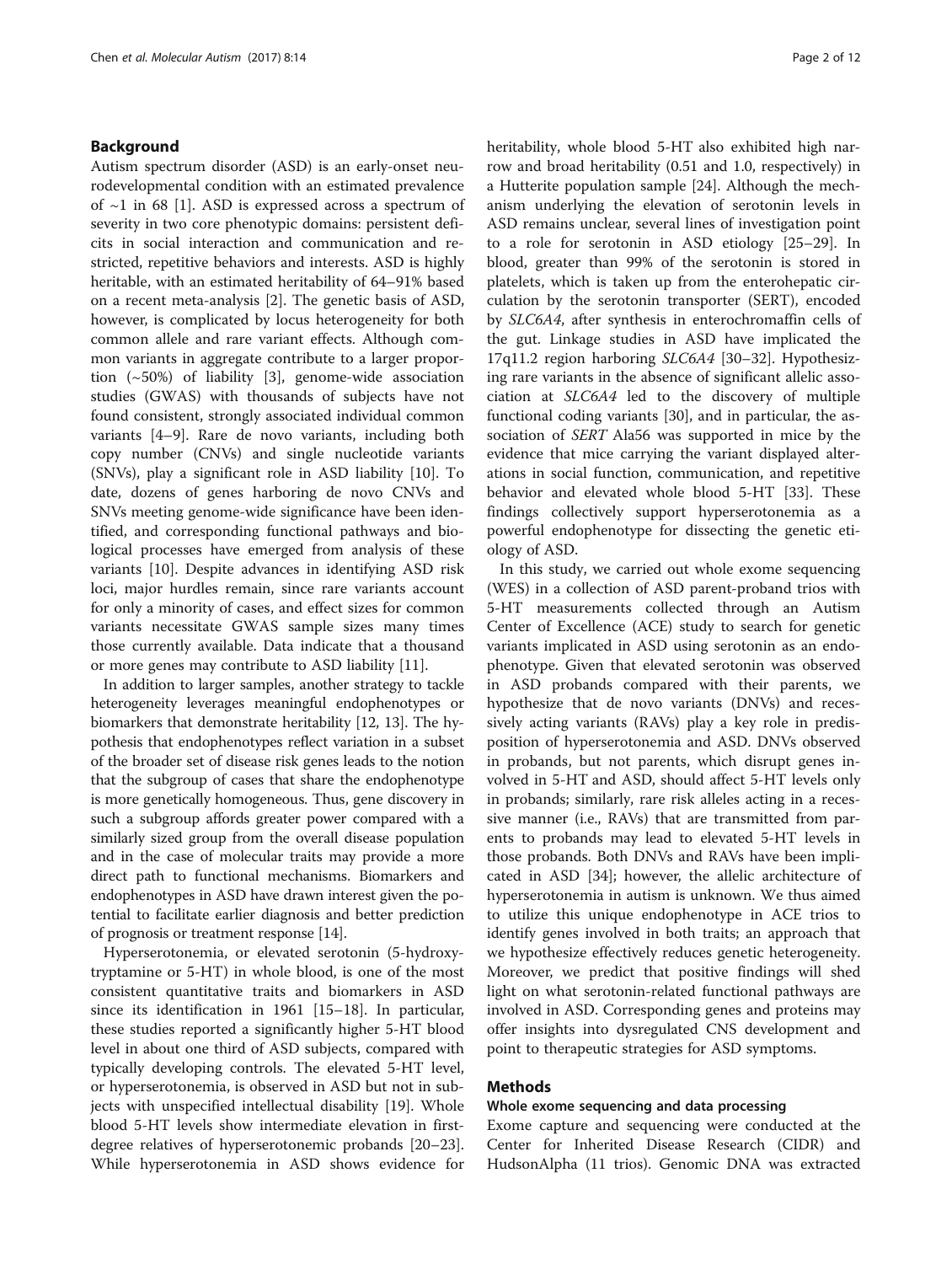from either cell line or blood samples collected from all participating family members in ACE. At HudsonAlpha, exons were captured using NimbleGen Seq Cap EZ SR v2 (Roche, Switzerland) and sequenced on an Illumina-HiSeq2000 (Illumina, USA). At CIDR, exons were captured using Agilent SureSelect XT HumanAllExon V5 + UTRs\_71MbKit\_S04380219 (Agilent Technologies, USA). Sequencing platform and chemistry was Illumina HiSeq2500 (Illumina, USA), TruSeq Rapid PE Cluster Kit-HS (Illumina, USA), and TruSeq Rapid SBS-HS (Illumina, USA) with 100 bp paired-end runs at  $~60\times$ . Sequencing reads were aligned to the reference human genome GRCh37 using BWA [[35\]](#page-11-0) with default settings. Next, the resulting BAM files were further processed and used for variant calling following the best practice procedures of GATK [\[36, 37](#page-11-0)]. We retained biallelic SNVs with PASS VQSR tag and average depth >10. We masked genotypes of trios with minimal depth  $<6$  as missing. We annotated all variants using ANNOVAR [[38\]](#page-11-0) and obtained deleteriousness predictions from nine bioinformatics tools provided in ANNOVAR. Each variant was assigned a deleterious score (DScore) between 0 and 9, denoting the number of damaging predictions from among these algorithms. We used TrioDenovo to call DNVs on both autosomes and X chromosome and obtained reliable candidates for validation after filtering [[39\]](#page-11-0). We focused on two types of functional variants: loss of function (LoF; splice site, nonsense, and frameshift) and missense (Mis) DNVs. We experimentally validated all functional DNVs by Sanger sequencing and obtained 100 validated functional DNVs, including 16 LoF and 84 Mis DNVs across 99 genes (Additional file [1](#page-9-0): Table S1).

In RAV analysis, we obtained 2073 LoF and 39,095 Mis-D4 SNVs after filtering. To get reliable RAVs, we used the phase-by-transmission algorithm to construct haplotypes in trios to achieve robust phasing for rare variants [[40\]](#page-11-0).

#### Normalization of whole blood serotonin

In order to compare whole blood serotonin (WB5HT) values across age and population groups, z-scores were generated to adjust for pubertal status and race/ ethnicity. Pubertal status was determined based on their Tanner stage [[41, 42](#page-11-0)] or chronological age. Subjects were classified as pre-pubertal if their Tanner stage was either I or II and post-pubertal if their Tanner stage was greater than or equal to III. In the case of missing Tanner data, chronological age was used to create the puberty variable. Subjects with a chronological age less than 144 months were classified as pre-pubertal, whereas subjects whose chronological age were greater than or equal to 144 months were classified as post-pubertal.

Race and ethnicity information was obtained during an initial screening by parent report. A subject's reported race and ethnicity was classified based on self-report and confirmed by principal components analysis (PCA). Utilizing the respective ancestry group, means and standard deviations (SD) for WB5HT of the pre-pubertal, "normal control" children generated previously, WB5HT z-scores were calculated for our pre-pubertal subjects. For postpubertal subjects, WB5HT z-scores were generated from the WB5HT means and SDs of the adult subjects in [[43](#page-11-0)] (see Additional file [1:](#page-9-0) Table S2). For subjects with more than one reported race/ethnicity, the average of the respective means and SDs were used to calculate their zscore. Individual subjects taking medications that could potentially influence serotonin as well as other psychotropic medications were excluded from WB5HT analyses.

After normalization, we separated probands into two groups based on the distribution of WB5HT-z in parents and probands (Additional file [2](#page-9-0): Figure S1). Specifically, we classified probands with WB5HT-z >1.75 as the High-5HT group and probands with WB5HT-z <1 as the Normal-5HT group, with 30 and 67 probands in the High-5HT and Normal-5HT groups, respectively. For analysis of WB5HT-z subgroups, we did not include the 10 probands (and corresponding genes) who had values between 1 and 1.75 to increase separation between comparison groups, given the absence of an obvious cut-point for defining hyperserotonemia.

#### RAV burden in High-5HT group vs. Normal-5HT groups

For RAV analysis, we carried out PCA on our data combined with the 1000 Genomes Project data and selected probands of Western European descent (25 High-5HT and 38 Normal-5HT) based on the first two PCs to avoid confounds caused by population stratification (Additional file [3](#page-9-0): Figure S2). We called two types of RAVs from our data: compound heterozygotes (CHs) and homozygotes. A total of 179 RAVs (137 CH and 42 homozygote genotypes—and corresponding 155 genes—were present in 78 WE probands. Of these RAV genes, 127 are expressed (RPKM >1) in early fetal brain using data from Brainspan (Brainspan: [http://](http://www.brainspan.org/) [www.brainspan.org/](http://www.brainspan.org/)).

For each gene detected, we carried out the Fisher exact test of RAVs in the High-5HT vs. the Normal-5HT groups. Given the low power to detect significant associations of individual genes, we selected genes with an odds ratio >1 as candidates for the risk RAV genes in the High-5HT group and used genes with OR <1 as controls.

#### Gene set enrichment analysis

We identified several functional/disease gene sets in ASD for gene set enrichment analysis (GSEA): (1) two lists of RBFOX1 (RNA-binding protein, fox-1 homolog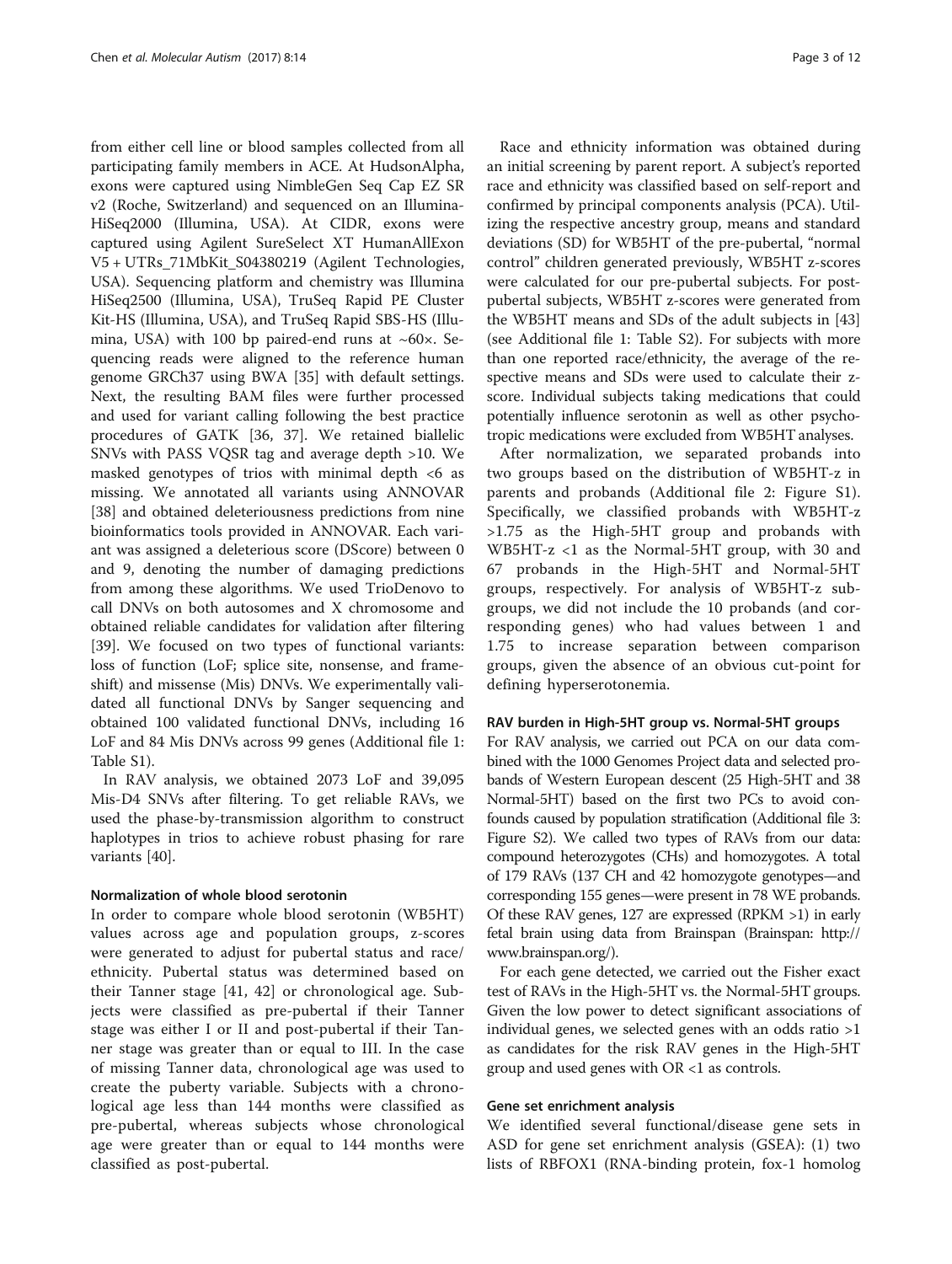1)-regulating RNA targets: RBFOX1-1 [[44\]](#page-11-0); RBFOX1-2 [[45\]](#page-11-0); (2) two lists of fragile X mental retardation protein (FMRP) mRNA targets: FMRP-1 [\[46\]](#page-11-0); FMRP-2 [\[47](#page-11-0)]; (3) evolutionarily constrained genes (ECGs) [\[48](#page-11-0)]; (4) synapse-related gene lists: postsynapse-related genes from proteomic profiling of human neocortical biopsies (Hpsd), protein complexes of the postsynaptic density (PSD; PSD-95, ARC, mGluR5, NMDAR), and genes related to presynaptic proteins, presynaptic active zone, and synaptic vesicles [\[49](#page-11-0), [50\]](#page-11-0); (5) chromatin remodeling factors (CRFs) [\[51\]](#page-11-0); (6) histone modification enzymes (HMEs) [\[52](#page-11-0)]; (7) differentially expressed genes from cortical samples of autism (DEs) [\[44](#page-11-0)]. All genes including candidates and known gene sets were mapped to current human gene symbols (HGNC) to assure the consistency of nomenclature.

It is well known that, generally, brain-expressed genes tend to be longer, and if a statistic is influenced by gene length, then gene length is a potentially confounding factor for GSEA (Additional file [4](#page-9-0): Figure S3). For both DNVs and RAVs, to control for the confounding nature of gene length, we used a sampling scheme to obtain empirical  $p$  values. Specifically, we constructed a null distribution of the number of overlapping genes by randomly sampling genes matching the length of the candidate genes and then calculated empirical  $p$  values by comparing the observed overlapping gene number to the null distribution. To select a gene with matching length, we sorted genes by their coding sequence (CDS) lengths and randomly picked a gene from the neighbors of target gene. The interval of neighbors is a parameter that may affect the results, e.g., an interval of 30 means that we chose a gene from a subset of genes consisting of 30 shorter and 30 longer neighbors of the target gene. We therefore tested simulated configurations with 30, 100, or 1000 neighbors and obtained similar results across all simulated sets. We present the results using an interval of 100.

## Network-based gene set enrichment analysis

Our approach to the network-based gene set enrichment analysis (NGSEA) is based on the guilt-byassociation principle, in that genes underlying risk for a given disease tend to function together in one or more functional, biological networks. This assumption underlies many approaches that have been successfully applied to search for disease genes in numerous disorders, including ASD [[53](#page-11-0)–[55](#page-11-0)]. Given the extensive heterogeneity of ASD, it is expected that several different networks underlying its etiology exist. To test the hypothesis that a candidate (ACE) gene set is enriched for associated genes, we reframed this hypothesis as being that novel gene

candidates identified from our ACE sample are closer to established ASD genes in the network than expected by chance. Accordingly, we devised a network-based approach to measure the distance between two gene sets, similar to EnrichNet [\[56\]](#page-11-0), and used a sampling scheme to assess the significance. The framework assigns genes in a known ASD gene set as seeds in a functional protein-protein interaction network and then runs label propagation in the network using a random walk with restart [\[57, 58](#page-11-0)]. Briefly, let A be an adjacent matrix representing the gene-gene network, with 1 in the matrix indicating that the corresponding two genes interact and  $0$  otherwise,  $m$  be the number of genes in the network,  $F_0$  be a vector of length m with the ith element being 1 if the ith gene is a seed gene and 0 otherwise. Label propagation is executed as  $F_{t+1} = (1 - \alpha) \times A \times F_t + \alpha \times F_0$  until convergence, with  $\alpha$  being the restart rate. Following propagation, each value in  $F$  represents the influence (i.e., the amount of flow) the corresponding gene receives from the seeds; we termed this influence the propagationbased distance in network (PDN) to measure the distance between a candidate gene and a known ASD gene set (i.e., the seeds). Next, we summed the PDN of all novel candidate genes to a known ASD gene set and used the sum as a measurement of the distance between the candidate set and the known gene set. Finally, we generated pseudo-candidate gene sets by randomly sampling genes from the human genome, controlling for gene length as in the GSEA, and then calculated the sum of the PDN between pseudo sets to the known ASD gene set to build the null distribution; this in turn permits the generation of empirical  $p$  values. We used the PINA [[59\]](#page-11-0) network in this analysis with a restart probability of 0.3.

#### Rare variant group-wise transmission/disequilibrium test

We collected a set of serotonin-related genes, representing both pre- and postsynaptic functions, including 5-HT metabolism, transport, and signaling (Additional file [1](#page-9-0): Table S3). We assigned genes in 5- HT receptor family as a group (Receptor group) and genes related to 5-HT metabolism, transport, and other largely presynaptic functions as the other group (Non-Receptor group) due to their distinct mechanisms. We carried out group-wise transmission/disequilibrium test (gTDT) on each of the two groups to test whether rare variants in these genes are associated with ASD. We kept all LoF and Mis-D4 (Dscore ≥4) variants with MAF <0.01 located on autosomes; in this analysis we used a more stringent criterion of Mis-D4 than Mis-D2 used in DNVs to filter missense variants here to potentially enrich for causal variants.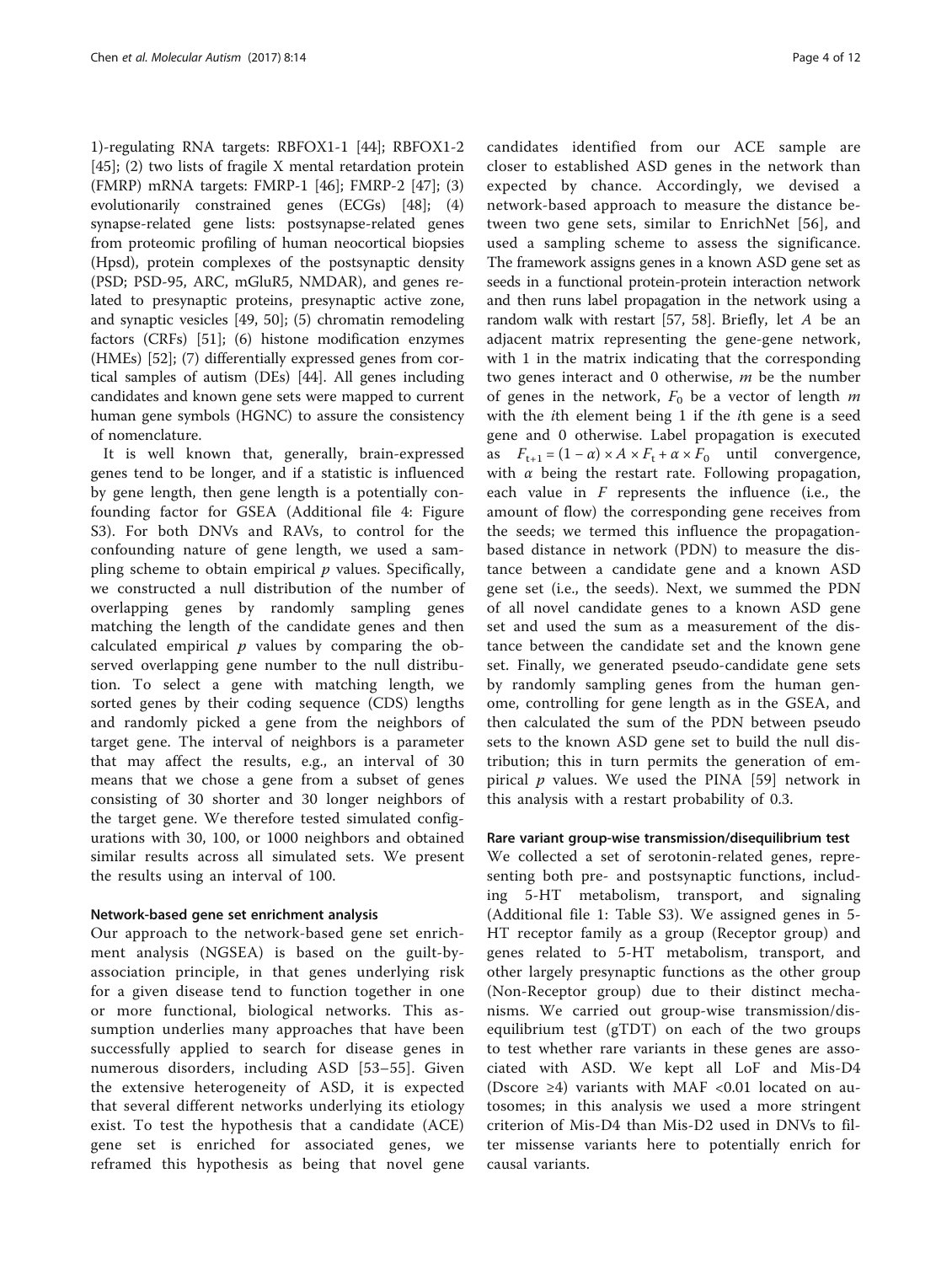## Results

## Brief description of samples and sequence data processing

We sequenced the exomes of 133 trios as a part of the University of Illinois at Chicago ACE project. To avoid confounding our analysis with data from earlier studies, 17 trios that were included in previously published data [[60\]](#page-11-0) were excluded, and the remaining 116 trios were used in subsequent analyses. Detailed information on subject ascertainment and clinical assessment has been described elsewhere [\[61](#page-11-0)]. For this analysis, one subject with Fragile X syndrome was excluded but three subjects with clinically significant CNVs (A2BP1/RBFOX1 deletion  $[62]$  $[62]$  $[62]$   $(1.0 < WB5HT-z < 1.75)$ , maternal interstitial duplication 15q11-q13 (Normal-5HT group), and NRXN3 deletion (Normal-5HT group)) were included. Demographic and phenotypic data are summarized in Additional file [1](#page-9-0): Table S4. As expected, males were overrepresented with a ratio of 5.44:1 (male:female), which is comparable to the general ASD population [[63\]](#page-11-0). Of the 116 analyzed trios, 107 probands, 72 fathers and 63 mothers had 5-HT measurements. An overview of analyses conducted in this study is presented in Fig. 1.

## Analysis of de novo variants Recurrence of LoF DNVs

We first focused on LoF DNVs as it is well established that rare LoF DNVs can exert large effect sizes on risk of ASD and are more readily detected compared with other types of variants [\[11](#page-10-0), [64\]](#page-11-0). Considering the stronger purifying selection conferred by LoF mutations, recurrence of rare LoF DNVs in a specific gene is a strong indicator of disease association, and recurrence of two or more LoF DNVs in a gene typically reaches genome-wide significance for a sample size up to 3000 families [\[65](#page-11-0)]. We did not observe genes with recurrent LoF DNVs in our data given the limited sample size. We then compared genes implicated by our DNVs to those from other recent studies, such as the 192 LoF DNVs from the Autism Sequencing Consortium (ASC) [[11](#page-10-0)] and 391 LoF DNVs from the Simons Simplex Collection (SSC) [\[64\]](#page-11-0). When combined with previous datasets, our study identified a second LoF DNV in ubiquitinspecific peptidase 15 (*USP15*) making this the first reported recurrence of LoF DNV in this gene, implicating it as a novel ASD candidate. A frameshift DNV was also identified in FOXP1 (forkhead box P1) and a stop-gain mutation in KDM5B (lysine demethylase 5B), adding further support for these two loci already identified as having recurrent, independent DNVs ( $N \geq 2$ ) within SSC or ASC data. Thus, our studies provide strong support for three loci as high confidence ASD (hcASD) genes based on LoF DNVs.

## Enrichment analysis of DNVs in functional gene sets

We restricted analysis to the genes that are expressed at early stages of brain development (Brainspan, [http://](http://www.brainspan.org/) [www.brainspan.org/](http://www.brainspan.org/)) using a criterion of RPMK >1 (16



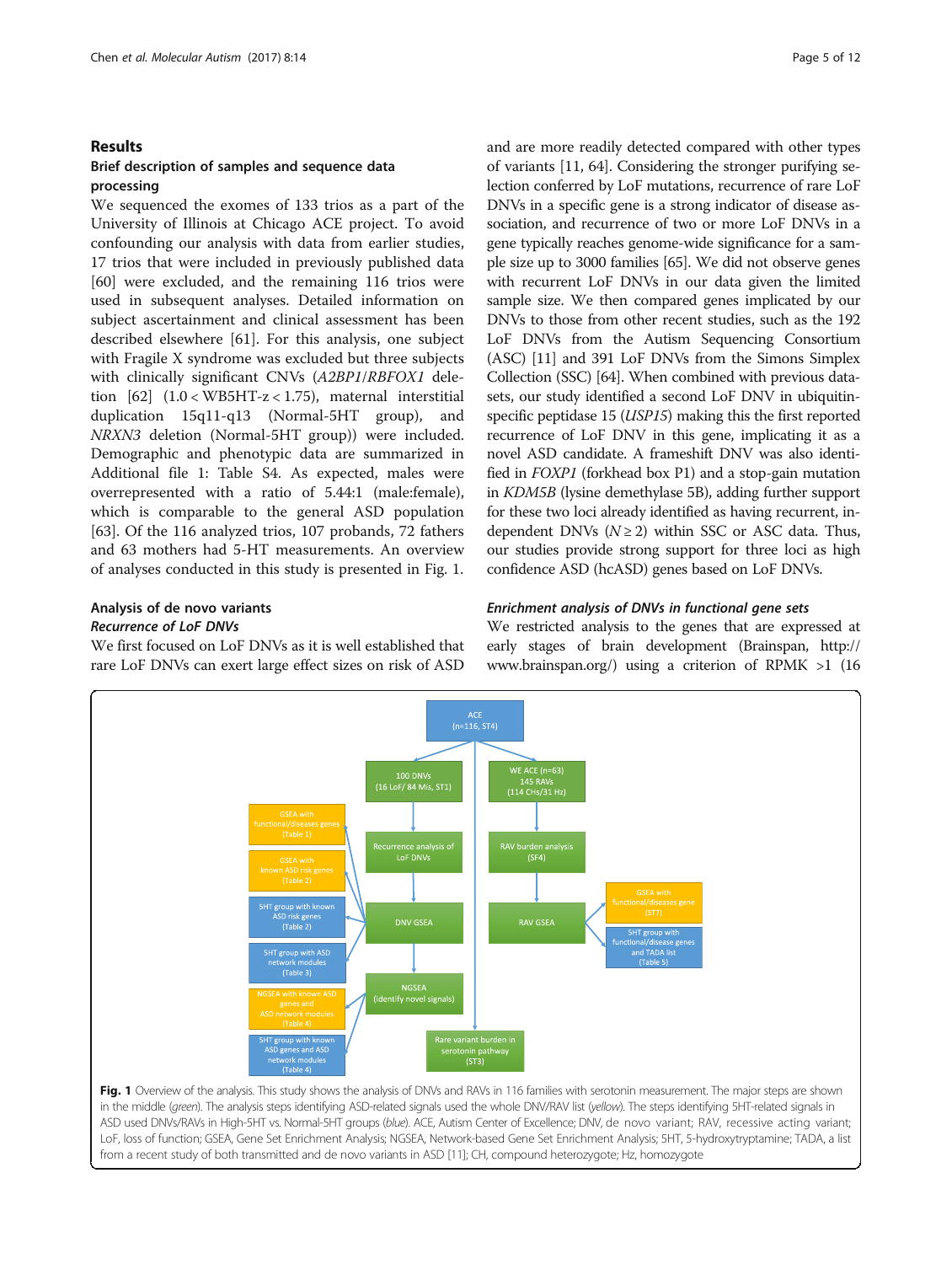<span id="page-5-0"></span>LoFs and 70 Mis). We first focused on LoF DNVs and the results are shown in Table 1. Note that for the analyses carried out in this study, we report the nominal  $p$  values, not corrected for multiple comparisons. We found the most significant enrichment of LoF DNV genes in the HME gene set ( $p = 0.009$ ), of which *KDM5B* is a notable example. LoF DNV loci did not show significant enrichment in the two FMRP target gene sets ( $p = 0.415/0.157$ ). FMRP functions as a translational repressor in neurons, and loss of FMRP function causes fragile X syndrome [[66](#page-11-0)–[68](#page-11-0)]. RBFOX1 (previously known as Ataxin-2-binding protein 1, A2BP1) corresponds to the only known splicing factor implicated in ASD, and hemizygous loss of RBFOX1 is associated with ASD and multiple epilepsy syndromes [\[69](#page-11-0)]. However, we saw no significant enrichment among its targets ( $p = 1$  and 0.522). We also did not observe significance enrichment of LoF DNVs in genes under evolutionary constraint (ECGs;  $p = 0.132$ ) and synaptic protein gene sets.

In testing for enrichment of missense DNV-containing genes with the same functional gene sets, we observed enrichment in FMRP targets and Hpsd (Table 1). When combining missense and LoF DNVs together, significance for FMRP, Hpsd, and HME gene was observed (Table 1). We then combined the LoF DNVs with the SSC and ASC studies to get a comprehensive picture of enrichment in functional/disease gene sets. Consistent results are shown in Additional file [1:](#page-9-0) Table S5, i.e. RBFOX1-2, FMRP targets, ECGs, Presynaptic genes, and HMEs show strong levels of significance.

| Table 1 GSEA of DNVs in functional/disease clusters implicated |  |
|----------------------------------------------------------------|--|
| in ASD (italics: $p < 0.05$ )                                  |  |

|                               | Func $(86)^a$ | LoFs (16) | Mis (70)   |
|-------------------------------|---------------|-----------|------------|
| RBFOX1-1 (186)                | 2(0.342)      | 0(1)      | 2(0.318)   |
| RBFOX1-2 (547)                | 5(0.469)      | 1(0.522)  | 4 (0.542)  |
| FMRP-1 (936)                  | 15 (0.045)    | 2(0.415)  | 13 (0.045) |
| FMRP-2 (831)                  | 13 (0.136)    | 3(0.157)  | 10 (0.256) |
| ECGs (928)                    | 10 (0.341)    | 3(0.132)  | 7(0.598)   |
| Hpsd (1429)                   | 15 (0.021)    | 3(0.181)  | 12 (0.027) |
| PSD-95 (107)                  | 1(0.392)      | 0(1)      | 1(0.348)   |
| ARC (25)                      | 0(1)          | 0(1)      | 0(1)       |
| mGluR5 (37)                   | 0(1)          | 0(1)      | 0(1)       |
| <b>NMDAR (59)</b>             | 0(1)          | 0(1)      | 0(1)       |
| Presynaptic active zone (204) | 1(0.498)      | 0(1)      | 1(0.457)   |
| Presynaptic (330)             | 3(0.252)      | 1(0.239)  | 2(0.421)   |
| Vesicles (104)                | 1(0.367)      | 0(1)      | 1(0.281)   |
| CRFs (55)                     | 1(0.358)      | 0(1)      | 1(0.361)   |
| HMEs (146)                    | 4(0.023)      | 2(0.009)  | 2(0.301)   |
| DEs (411)                     | 2(0.461)      | 1(0.268)  | 1(0.707)   |

<sup>a</sup>The number in the header and row names denotes the size of the list. The number of overlapped genes between candidate DNVs and functional/ diseases gene sets and  $p$  value (in brackets) are listed in main cells

## Gene set enrichment analysis of DNVs in known ASD risk gene sets

Next we investigated to what degree our DNVs identify known ASD risk genes. We collected two ASD gene sets: (1) candidates identified from allelic association studies, rare single gene variants (CNVs and SNVs), and genes linked to syndromic autism, all of which are cataloged in AutDB updated on June, 2015 [[70\]](#page-11-0); (2) genes with recurrent DNVs combining data from ASC and SSC (Recur) [[11,](#page-10-0) [64\]](#page-11-0)—we consider the latter to represent a carefully chosen set of hcASD risk genes. Indeed, we found that genes with LoF DNVs are significantly enriched amongst Recur ( $p = 3.817 \times 10^{-4}$ ) genes (Table 2). The results confirm that LoF DNVs in the ACE trio sample correspond to genes with extant evidence for involvement in ASD risk. In contrast, Mis-D2 DNVs only showed a nonsignificant trend in Recur ( $p = 0.096$ ) and no evidence for enrichment among AutDB genes ( $p = 0.161$ ) (Table 2).

We asked how the signals shown above relate to the distribution of whole blood serotonin by comparing GSEA results of DNV genes in the High-5HT and Normal-5HT groups. Since serotonin level is influenced by several factors like ancestry, age, and pubertal status, we first calculated a normalized z-score for each of the probands, adjusting for ethnicity and age, and assigned to High-5HT or Normal-5HT groups based on a logical split in the distribution ("[Methods](#page-1-0)"). The corresponding gene lists are provided in Additional file [1](#page-9-0): Table S6. While the LoF DNVs in the normal-5HT group are significantly enriched in both ASD-associated genes (AutDB:  $p = 0.036$ , Recur:  $p = 8.989 \times 10^{-5}$ ), LoF DNV genes in the High group showed no such evidence of enrichment (Table 2). Contrasting the Normal-5HT group, we observed no significant enrichment of Mis-D2 DNV genes in the High-5HT group (Table 2).

To further explore our data and map observed DNVs onto biological networks, we tested two gene network constructs previously employed to identify gene networks associated with ASD based on enrichment of rare, damaging variants: three modules (denoted as MAGI-1, 2, 3; for Merging Affected Genes into Integrated net-works) reported in [\[55\]](#page-11-0) and four modules (denoted as

Table 2 GSEA of DNVs with known ASD risk gene sets (italics:  $p < 0.05$ )

|                        | AutDB (781) | Recur (37)     |
|------------------------|-------------|----------------|
| LoFs (16)              | 2(0.124)    | 2 (3.817e-04)  |
| Mis-D2 (56)            | 4(0.161)    | 1(0.096)       |
| High-5HT_LoFs (5)      | 0(1.000)    | 0(1.000)       |
| High-5HT_Mis-D2 (10)   | 0(1.000)    | 0(1.000)       |
| Normal-5HT_LoFs (8)    | 2(0.036)    | $2(8.989e-05)$ |
| Normal-5HT_Mis-D2 (38) | 3(0.179)    | 1(0.067)       |
|                        |             |                |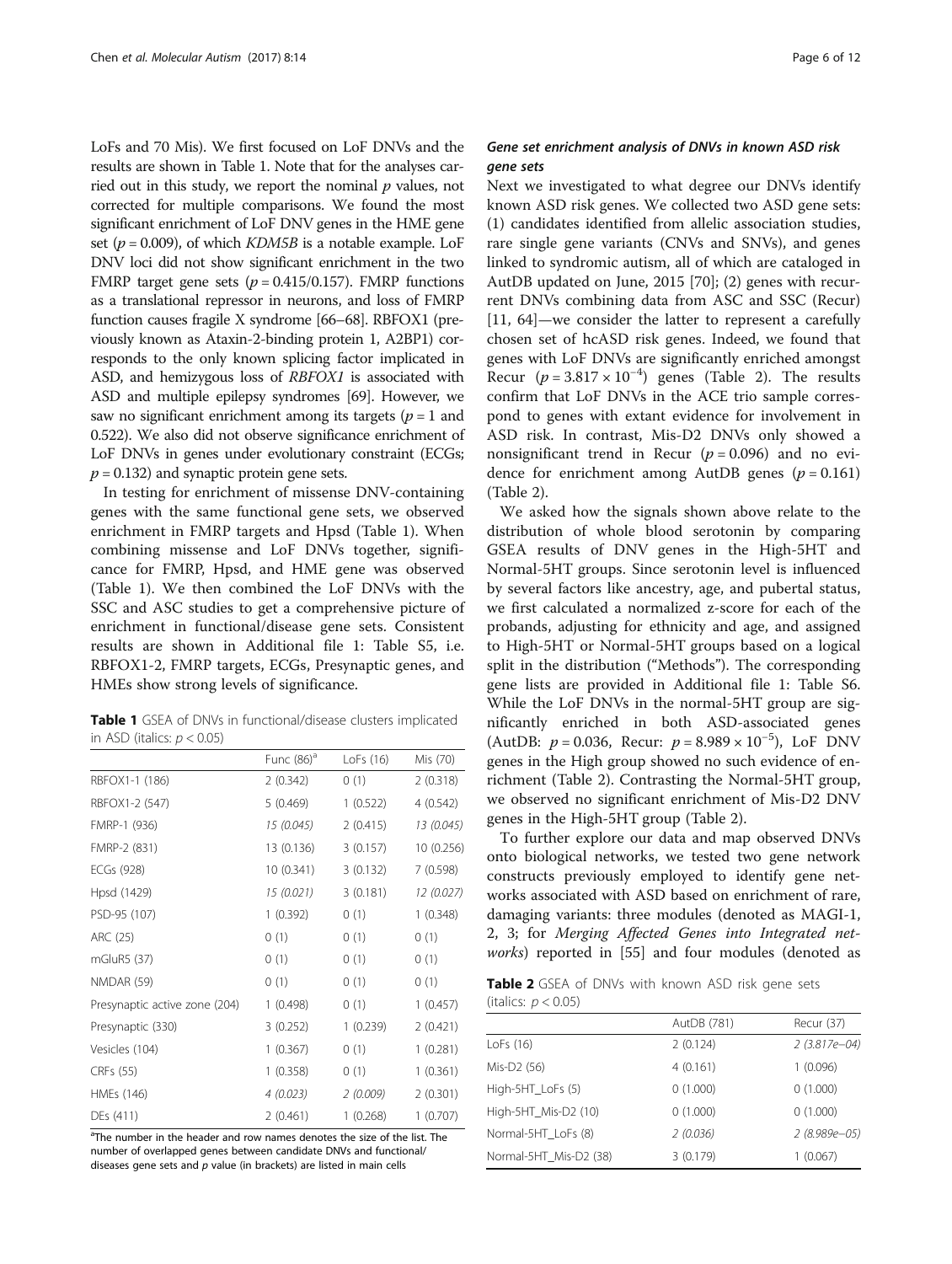DAWN-1, 2, 3, 4, for Detecting Association with Net-works) reported in [[11\]](#page-10-0). Testing genes with de novo LoF or Mis-D2 variants from High-5HT  $(N = 5, 10)$  or Normal-5HT ( $N = 8$ , 38) groups against the three modules in the MAGI classification, showed no significant enrichment (Table 3). However, using the DAWN modules against DNV loci from the Normal-5HT group, we found significant overlap of LoF genes in DAWN-4 ( $p =$ 9.216 × 10<sup>-6</sup>), Mis-D2 genes in DAWN-1 ( $p = 0.035$ ) and DAWN-3  $(p = 5.280 \times 10^{-3})$  (Table 3). This suggests that genes harboring functional DNVs from the (major) normal 5-HT part of the ACE cohort are enriched for ASD genes falling into these particular modules. In contrast, no evidence for enrichment was detected for the High-5HT group.

## Identification of novel ASD genes through network-based analysis of DNVs

We were particularly interested in assessing to what degree the novel DNV genes identified in our study ostensibly contribute to ASD risk, which cannot be assessed by GSEA, and thus applied NGSEA to further this goal. We note that NGSEA in this section used the same functional/disease gene sets and network modules, with the exception that the current analyses specifically test for novel signals in network space, while traditional enrichment analysis does not. No enrichment, however, was detected considering either Recur or AutDB sets, or the seven total MAGI/DAWN modules, for both LoF and Mis-D2 DNV genes (Table [4\)](#page-7-0).

Next we aim to inspect whether NGSEA can discover novel signals with the aid of whole blood 5-HT as an endophenotype. Results show that neither group of LoF genes were significantly closer to any of the MAGI modules than expected by chance, with only the exception that Mis-D2 of Normal-5HT group is significantly closer to MAGI-1 (Table [4\)](#page-7-0). We did, however, observe significance for DAWN-1 LoF genes in the High-5HT group  $(p = 0.039,$  Fig. [2](#page-7-0)); Normal-5HT LoF loci were not associated with any DAWN modules (Table [4\)](#page-7-0). Relating results from GSEA and NGSEA analyses, data indicate that High-5HT and Normal-5HT LoF genes identify different modules, i.e., High-5HT LoF genes identify DAWN-1 using NGSEA (Table [4\)](#page-7-0), and the Normal-5HT

LoF genes detect DAWN-4 using GSEA (Table 3). The complete list of the LoF DNV genes in the High-5HT group is presented in Additional file [1:](#page-9-0) Table S6 and their enrichment findings for different gene modules are shown in Table [4.](#page-7-0)

Like with LoF mutations, NGSEA of Mis-D2 DNV genes from the High-5HT group also revealed enrichment with DAWN-1 ( $p = 0.04$ , Fig. [3](#page-7-0)). However, the Normal-5HT Mis-D2 genes still showed no enrichment to DAWN modules (Table [4](#page-7-0)). In contrast to the consistent pattern of NGSEA enrichment of High-5HT DNV genes among DAWN-1, genes identified by Normal-5HT DNVs, which showed no enrichment using NGSEA, were enriched in DAWN-1, DAWN-3, and DAWN-4 modules in GSEA.

#### Analysis of rare recessively acting variants

In parallel with DNVs, we hypothesize that the elevated 5-HT in probands compared to their parents is partially accounted for by rare recessively acting variants (RAVs), consisting of compound heterozygotes (CHs) and homozygotes. We focused on functional variants, comprising all LoF and Mis-D2 variants on autosomes with minor allele frequency (MAF) < $0.01$ ; we excluded X chromosomes in the RAV analysis due to its inapplicability in males. We used the phase-by-transmission algorithm to construct haplotypes in trios to achieve robust phasing for rare variants [[40](#page-11-0)], and in total, we obtained 137 CHs and 42 homozygotes in probands, distributed in 155 genes. We combined both the CHs and homozygotes for the analysis of RAVs.

#### RAV burden associated with ASD

We first examined whether probands carry a higher burden of RAVs compared to their parents. As the number of RAVs in a given sample and across samples is influenced by sequencing data in complex ways, we normalized functional RAV burden using synonymous RAV burden as a baseline, assuming that synonymous variants do not (by and large) confer ASD risk. Results show that the burden of functional RAVs in probands is not significantly different from that in parents (Additional file [5](#page-9-0): Figure S4). We further examined whether genes with RAVs in probands are enriched in functional/

**Table 3** GSEA of DNVs in High-5HT and Normal-5HT groups with network modules implicated in ASD (italics:  $p < 0.05$ )

|                        | MAGI1 (80) | MAGI2 (24) | MAGI3 (91) | DAWN1 (19) | DAWN2 (20) | DAWN3 (58)       | DAWN4 (113)      |
|------------------------|------------|------------|------------|------------|------------|------------------|------------------|
| LoFs $(16)$            | 0(1.000)   | 0(1.000)   | 0(1.000)   | 0(1.000)   | 0(1.000)   | 0(1.000)         | $3(8.921e-05)$   |
| Mis-Ds2 (56)           | (0.199)    | 0(1.000)   | 0(1.000)   | (0.051)    | 0(1.000)   | 2(0.011)         | 0(1.000)         |
| High-5HT_LoFs (5)      | 0(1.000)   | 0(1.000)   | 0(1.000)   | 0(1.000)   | 0(1.000)   | 0(1.000)         | 0(1.000)         |
| High-5HT_Mis-D2(10)    | 0(1.000)   | 0(1.000)   | 0(1.000)   | 0(1.000)   | 0(1.000)   | 0(1.000)         | 0(1.000)         |
| Normal-5HT LoFs (8)    | 0(1.000)   | 0(1.000)   | 0(1.000)   | 0(1.000)   | 0(1.000)   | 0(1.000)         | $3(9.216e - 06)$ |
| Normal-5HT Mis-D2 (38) | (0.140)    | 0(1.000)   | 0(1.000)   | (0.035)    | 0(1.000)   | $2(5.280e - 03)$ | 0(1.000)         |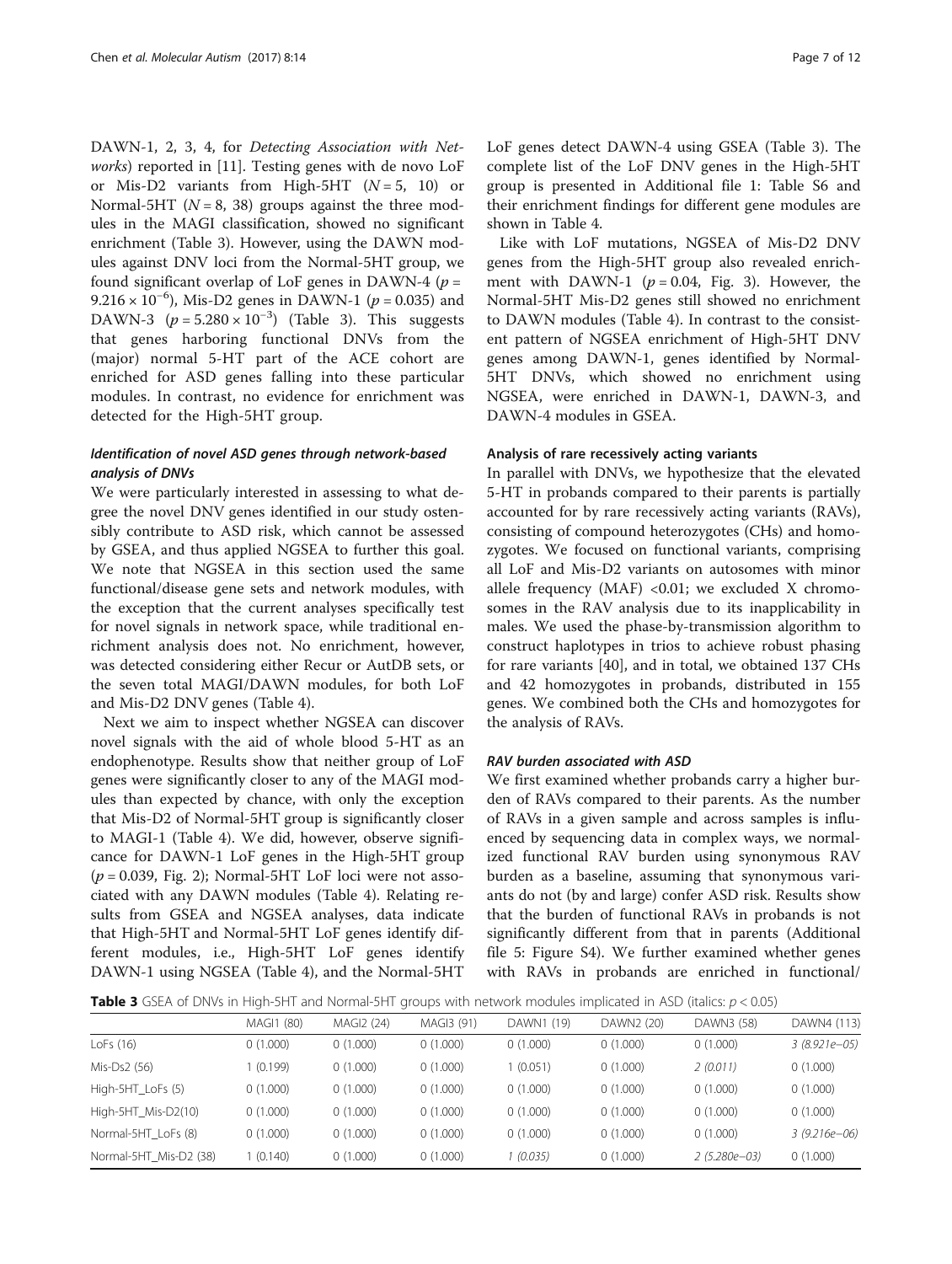|                    |       | $\tilde{}$ |                  |                   |                   |       |                   |       |       |
|--------------------|-------|------------|------------------|-------------------|-------------------|-------|-------------------|-------|-------|
|                    | AutDB | Recur      | MAG <sub>1</sub> | MAGI <sub>2</sub> | MAG <sub>13</sub> | DAWN1 | DAWN <sub>2</sub> | DAWN3 | DAWN4 |
| LoFs               | 0.838 | 0.07       | 0.225            | 0.326             | 0.224             | 0.187 | 0.52              | 0.502 | 0.748 |
| Mis-D <sub>2</sub> | 0.762 | 0.135      | 0.026            | 0.347             | 0.371             | 0.083 | 0.274             | 0.353 | 0.055 |
| High-5HT Func      | 0.734 | 0.467      | 0.178            | 0.759             | 0.83              | 0.027 | 0.335             | 0.376 | 0.244 |
| High-5HT LoFs      | 0.925 | 0.234      | 0.746            | 0.713             | 0.637             | 0.039 | 0.653             | 0.82  | 0.755 |
| Normal-5HT LoFs    | 0.481 | 0.046      | 0.139            | 0.147             | 0.104             | 0.33  | 0.801             | 0.233 | 0.506 |
| High-5HT Mis-D2    | 0.552 | 0.512      | 0.098            | 0.637             | 0.748             | 0.04  | 0.187             | 0.235 | 0.137 |
| Normal-5HT Mis-D2  | 0.612 | 0.1        | 0.031            | 0.249             | 0.25              | 0.174 | 0.207             | 0.329 | 0.035 |
|                    |       |            |                  |                   |                   |       |                   |       |       |

<span id="page-7-0"></span>**Table 4** NGSEA to identify novel signals in different groups of DNVs (italics:  $p < 0.05$ )

disease gene sets in ASD. After correcting for gene length, RAV gene sets showed no evidence to support enrichment amongst the various functional/disease gene sets (Additional file [1](#page-9-0): Table S7), likely due to some combination of small sample size and predicted weaker effects of RAVs (relative to DNVs) in conferring ASD risk.

## RAVs associated with hyperserotonemia

We applied GSEA to selected functional RAVs that, we envisioned, are more likely to be enriched in the High-5HT group ("[Methods](#page-1-0)") on the same functional/disease gene sets, correcting for the gene length bias. We observed no significant enrichment among any gene sets, except a trend  $(p = 0.051)$  towards significance in FMRP targets (Table [5](#page-8-0)). We then used a gene list corresponding to loci from a recent study of both transmitted and de novo variants in ASD [[11\]](#page-10-0). Termed TADA-1, this analysis from the Autism Sequencing Consortium identified a set of 33 hcASD risk loci. Using this gene set, we observed significant enrichment for RAVcontaining genes from this ACE sample  $(p = 0.03)$ (Table [5](#page-8-0)). The significance level is not as striking as that observed for DNVs (Table [1\)](#page-5-0), likely owing to the smaller sample size of the WE subset of ACE and the weaker effect of RAVs compared to those from DNVs. Two genes, electron transfer flavoprotein beta subunit (ETFB) and reelin (RELN), from the TADA-1 comparison were found amongst the RAV gene set, and this remained significant after correction for gene length. We also carried out GSEA with a list termed TADA-2, an extended list of 65 hcASD risk loci (63 are expressed at early stages of brain development) which integrated small de novo deletions with data of TADA-1 [\[10](#page-10-0)]. We did not observe significance in this gene set  $(p = 0.34)$ , with a possible reason that the gene RELN, which is one of the two overlapping genes in 33 TADA-1 hcASD risk genes, is not included in the 65 TADA-2 genes. Of note, RELN has been implicated in ASD based on numerous studies





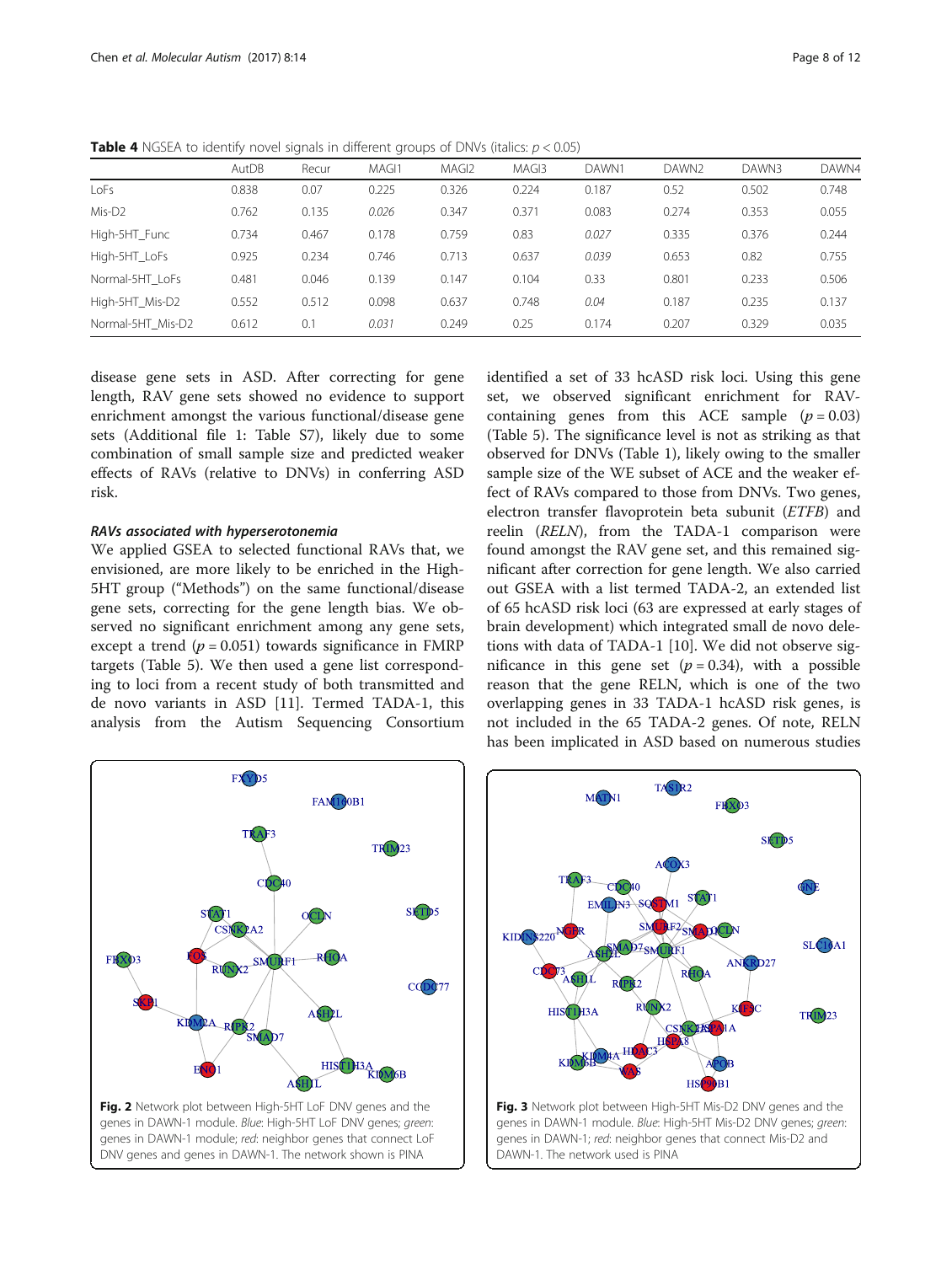<span id="page-8-0"></span>

| <b>Table 5</b> GSEA of RAVs in the High-5HT group before and after |  |  |
|--------------------------------------------------------------------|--|--|
| correcting for gene length (italics: $p < 0.05$ )                  |  |  |

|                               | Before correction | After correction |
|-------------------------------|-------------------|------------------|
| RBFOX1-1 (186)                | 1(0.413)          | 0.5              |
| RBFOX1-2 (547)                | 3(0.204)          | 0.57             |
| FMRP-1 (936)                  | 5(0.126)          | 0.68             |
| FMRP-2 (831)                  | 10 (9.108e-05)    | 0.051            |
| ECGs (928)                    | 3(0.497)          | 0.95             |
| Hpsd (1429)                   | 5(0.385)          | 0.46             |
| PSD-95 (107)                  | 0(1.000)          | 1                |
| ARC (25)                      | 0(1.000)          | 1                |
| mGluR5 (37)                   | 1(0.100)          | 0.18             |
| NMDAR (59)                    | 0(1.000)          | 1                |
| Presynaptic active zone (204) | 0(1.000)          | 1                |
| Presynaptic (330)             | 2(0.242)          | 0.24             |
| Vesicles (104)                | 0(1.000)          | 1                |
| CRFs (55)                     | 1(0.145)          | 0.26             |
| HMEs (146)                    | 0(1.000)          | 1                |
| DEs (411)                     | 1(0.695)          | 0.57             |
| TADA-1 (33)                   | $2(3.958e-03)$    | 0.03             |
| TADA-2 (63)                   | 1(0.165)          | 0.34             |

[[71\]](#page-11-0). As a control, we also performed GSEA on the RAVs that are enriched in Normal-5HT group ("[Methods](#page-1-0)"), and there is no enrichment in all functional/disease gene sets (Additional file [1:](#page-9-0) Table S7). We further carried out network-based enrichment analysis of the candidate RAV genes, using the same two sets of network modules and did not observe the enrichment patterns observed for DNVs.

#### RAV burden in serotonin pathway genes

We then tested whether rare variants in serotonin pathway genes were associated with ASD by carrying out the gTDT. Because receptors represent one major category of proteins, we elected to select this functional axis as the basis for subdividing 5-HT-related genes for tests of transmission. Thus, we tested 5HT-receptor genes as one group and the remaining genes as the Non-Receptor group ("[Methods](#page-1-0)"). We observed a significant over-transmission of rare functional alleles in the Non-Receptor group of genes (Transmitted: Non-Transmission = 26:13,  $p = 0.042$ ), which largely encode presynaptic proteins (e.g., SLC6A4, ITGB3). In contrast to functional variants, synonymous variants exhibit approximately equal transmissions, consistent with the null expectation (62:60,  $p = 0.865$ ). Functional variants in the Receptor group showed significant under-transmission (1:9,  $p = 0.021$ ), although the total allele count is small. In contrast, there is no evidence for transmission distortion in the Receptor group for synonymous variants  $(28:36, p = 0.346)$ . We also carried out gTDT on the gene set combining both Receptor and Non-Receptor groups and did not observe significance  $(p = 0.484)$ .

## **Discussion**

ASD is a genetically heterogeneous disorder with estimates of 1000 or more genes involved in disease etiology. This heterogeneity poses great challenges to identify individually significant risk loci. This challenge is particularly pronounced for DNVs, as mutation rates are extremely low to observe independent de novo mutations in the same gene in a given cohort. LoF DNVs in ASD probands, although rare, are likely to have large effects when predisposing ASD risk, and therefore more likely to identify risk genes. Accordingly, when recurrence of LoF DNM in the same genes is seen in a cohort of probands, it is a strong indicator of that gene's contribution to ASD risk. In this study, we have a very limited sample size compared to other consortium-level datasets, and unsurprisingly did not observe recurrent/independent DNVs in a gene within our data. Instead, we combined our DNVs with those from previous studies for recurrence analysis. We identified one new recurrent gene, USP15, as a novel ASD candidate gene, and provided further supporting evidence for two other known recurrent DNV genes (FOXP1 and KDM5B). FOXP1 has been linked to several cognitive disorders, and its deletion causes autism-like behaviors in mice [[72\]](#page-11-0). KDM5B harbored LoF DNVs in each of two other study cohorts (two in SSC, one in ASC), and probands with KDM5B LoF DNVs were shown to have lower non-verbal IQ [[64\]](#page-11-0). We note that de novo LoF DNVs in KDM5B were also observed in two unaffected (unrelated) siblings in the SSC, suggesting incomplete penetrance. USP15 acts as deubiquitinating enzyme on transforming growth factor-beta (TGF-β) and bone morphogenetic protein (BMP) stimulated R-SMADs (receptor-regulated intracellular proteins that transduce extracellular signals). We note that both TGF-β and BMP signaling are involved in differentiation of serotonergic neurons [[73\]](#page-11-0), but the role of USP15 in ASD is unclear. With accumulating ASD exome or whole genome sequencing being made public, leveraging previously reported DNVs is an effective strategy for clearly establishing the role of novel risk genes in ASD.

In this study, we implemented several approaches to tackle heterogeneity. First, we separated established ASD genes into network modules that likely represent more homogenous functions. The second was to leverage 5- HT as an endophenotype.

Genetic variants implicated in both hyperserotonemia and ASD are enriched in the subset of probands with hyperserotonemia so that we are equipped with increased power to detect ASD genes that function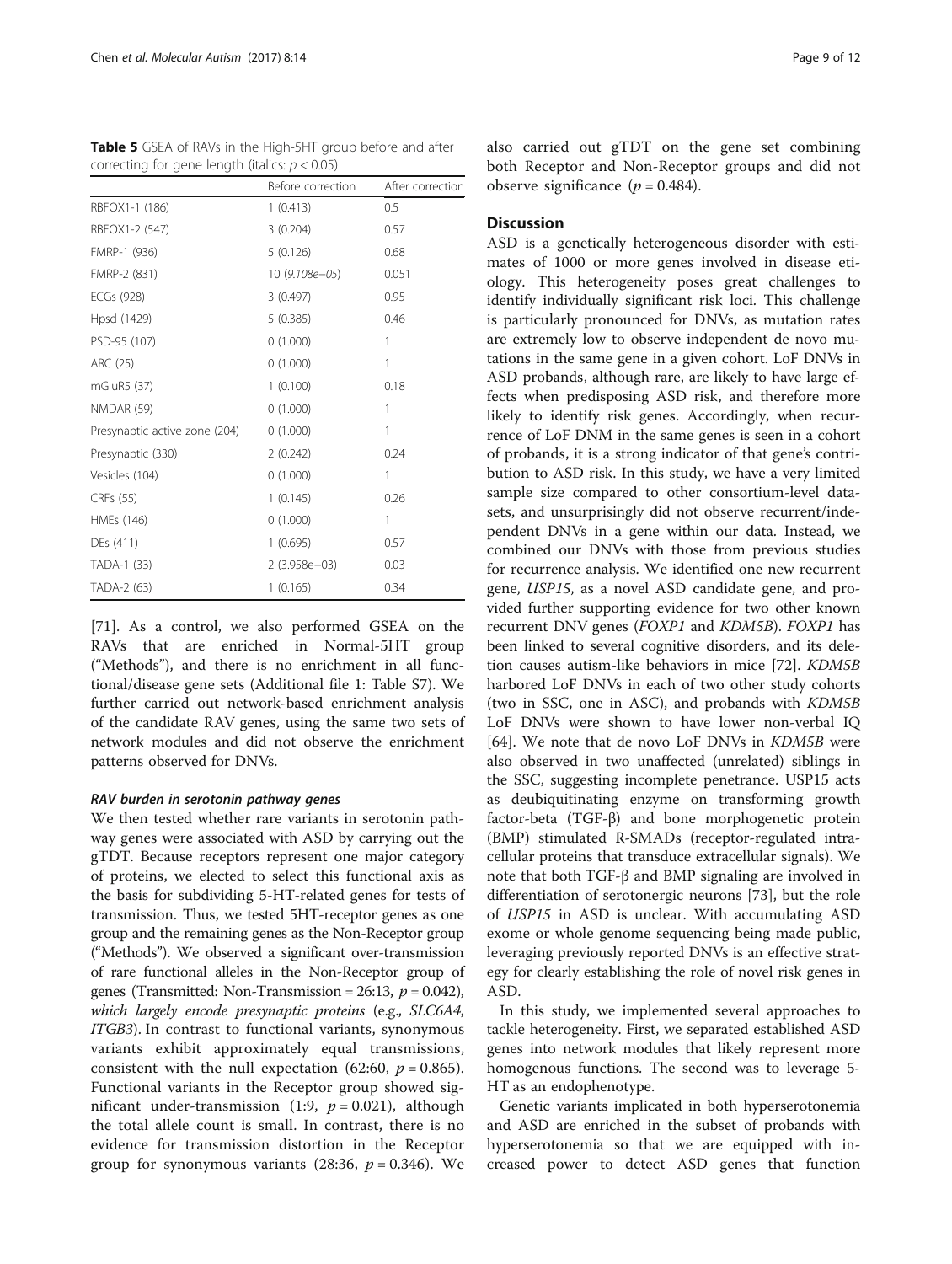<span id="page-9-0"></span>through regulating serotonin levels. Using this strategy in our data, we were able to identify novel candidate ASD genes not identified in previous large-scale studies that (we imagine) might poorly represent "hyperserotonemic ASD" risk factors. Although the significance is not striking in NGSEA, the non-overlapping LoF and Mis-D2 genes in the High-5HT group show enrichment in the same module (DAWN-1). In contrast, the genes harboring functional DNVs in the Normal-5HT group did not uncover new ASD genes in NGSEA, probably due to that fact that the majority of ASD patients have normal 5-HT, so that genes identified in previous large-scale studies are already more likely to represent the genes identified in the Normal-5HT probands studied here.

In this study we focused on DNVs and RAVs, two mechanisms that we hypothesized are involved in serotonin-related ASD genetic etiology. It is evident that signals due to DNVs are noticeably stronger than RAVs, presumably due in part to the larger effect sizes for DNVs and in part to the need to restrict analysis of RAVs to those from European subjects. For RAVs we observed significant enrichment with the TADA-1 list, which was derived by TADA's joint modeling of both de novo and inherited variants in a previous study [[11\]](#page-10-0). We analyzed homozygotes and CHs separately, and it is the CHs, not homozygotes, that showed significant enrichment. For example, all of the RAV genes overlapping with the TADA list are CHs, among which two genes (ETFB and RELN) are in the High-5HT group and two, a lysine methyltransferase and a calcium channel gene, are in the Normal-5HT group (CACNA2D3 and KMT2C).

We note that the sample size of our study is small given the context of extensive genetic heterogeneity of ASD. For all association and enrichment analyses, we reported nominal  $p$  values without correcting for multiple testing. Varying degrees of dependency across tests makes adjustment for multiple comparisons a challenging problem, even when simulations are used to estimate significance empirically. Given the overall enrichment patterns in biologically relevant gene sets and pathways, our analyses provide promising candidates for further validation in large-scale studies.

#### Conclusions

Our study identified novel ASD genes and provided further support for previously reported genes harboring DNVs implicated in ASD. Leveraging 5-HT as an endophenotype, we identified novel candidate genes related to the TGF-β pathway and cell junction function as contributing to serotonin-related ASD risk. Our study demonstrated the value of 5HT as an effective endophenotype in identification of novel ASD genes, warranting the collection of 5-HT in probands for future ASD genetic studies.

## Additional files

[Additional file 1: Table S1.](dx.doi.org/10.1186/s13229-017-0130-3) List of DNVs identified in our data. Table S2. Mean and standard deviation used for normalization of WB5HT. Table S3. Serotonin pathway genes. Table S4. Summary of subject demographics and phenotype data. Table S5. GSEA of LoF DNVs in ASC, SSC and ACE. Table S6. Gene lists disrupted by different types of DNVs in the High-5HT and the Normal-5HT groups. Table S7. GSEA of all RAVs and Normal-5HT RAVs. (XLSX 47 kb)

[Additional file 2: Figure S1.](dx.doi.org/10.1186/s13229-017-0130-3) The distribution of normalized 5-HT in parents and probands. The two vertical lines at 5-HT = 1.0 and 1.75 are the cutoffs used to define the High group (5HT > 1.75) and the Normal-5HT group (5HT < 1.0). (PDF 19 kb)

[Additional file 3: Figure S2.](dx.doi.org/10.1186/s13229-017-0130-3) The result of PCA indicates the threshold to identify the individuals with European ancestry. Left panel: PC plot of CEU, CHB, YRI from the 1000 Genome Project. Right panel: PC plot of our data. (PDF 8 kb)

[Additional file 4: Figure S3.](dx.doi.org/10.1186/s13229-017-0130-3) Gene length distribution of functional/ disease gene sets used in GSEA. Most of gene sets have higher median gene length than the set of all genes (background distribution). The red line indicates the median length of all genes in the genome. (PDF 80 kb)

[Additional file 5: Figure S4.](dx.doi.org/10.1186/s13229-017-0130-3) Burden of RAVs in Fathers, Mothers and Probands. (a) All RAVs. (b) Homozygous RAVs. (c) Compound heterozygous RAVs. (PNG 430 kb)

#### Abbreviations

5-HT: 5-Hydroxytryptamine; ACE: Autism Center of Excellence; ASC: Autism Sequencing Consortium; ASD: Autism spectrum disorder; CDS: Coding sequence; CH: Compound heterozygote; CIDR: Center for Inherited Disease Research; CNS: Central nervous system; CNV: Copy number variant; CRF: Chromatin remodeling factors; DAWN: Detecting Association with Networks; DEs: Differentially expressed genes; DNV: De novo variant; Dscore: Deleteriousness score; ECG: Evolutionarily constrained gene; FMRP: Fragile X mental retardation protein; GSEA: Gene set enrichment analysis; GWAS: Genome-wide association studies; hcASD gene: High confidence ASD gene; High-5HT: Group with 5-HT >1.75; HME: Histone modification enzyme; Hpsd: Postsynapse-related genes from proteomic profiling of human neocortical biopsies; LoF: Loss of function; MAGI: Merging Affected Genes into Integrated networks; Mis: Missense; Mis-D2: Missense variants with Dscore ≤2; NGSEA: Network-based gene set enrichment analysis; Normal-5HT: Group with 5-HT <1; PDN: Propagation-based Distance in Networks; PSD: Postsynaptic density; RAV: Recessively acting variant; RBFOX1: RNA-binding protein, fox-1 homolog 1; SNV: Single nucleotide variant; SSC: Simons Simplex Collection; WES: Whole exome sequencing

#### Acknowledgements

Expert technical assistance was provided by Kathleen Hennessy, Kelley Moore, and Zengping Hao. We would like to thank the individuals with ASD and their family members for their participation.

#### Funding

The UIC Autism Center of Excellence was supported by P50HD055751 (LD, SJ, NC, EC, JS) from NICHD/NINDS/NIEHS. Sequencing services were provided by the Center for Inherited Disease Research (CIDR) through X01 HG007235. CIDR is fully funded through a federal contract from the National Institutes of Health to The Johns Hopkins University, contract number HHSN268201200008I. The study was also supported by R01 MH089482 (JS), P50MH094267 (EC, NC) and a Lever Award from the Chicago Biomedical Consortium. The analysis of the data was supported by R01HG006857 (RC, QW, and BL).

#### Availability of data and materials

The datasets generated and/or analyzed during the current study are available in the dbGaP repository under dbGaP study accession phs000712.v1.p1 ([http://](http://www.ncbi.nlm.nih.gov/projects/gap/cgi-bin/study.cgi?study_id=phs000712.v1.p1) [www.ncbi.nlm.nih.gov/projects/gap/cgi-bin/study.cgi?study\\_id=phs000712.](http://www.ncbi.nlm.nih.gov/projects/gap/cgi-bin/study.cgi?study_id=phs000712.v1.p1) [v1.p1](http://www.ncbi.nlm.nih.gov/projects/gap/cgi-bin/study.cgi?study_id=phs000712.v1.p1)), and at the National Database for Autism Research: NDARCOL0000001, Study #416 [\(http://dx.doi.org/10.15154/1271285](http://dx.doi.org/10.15154/1271285)).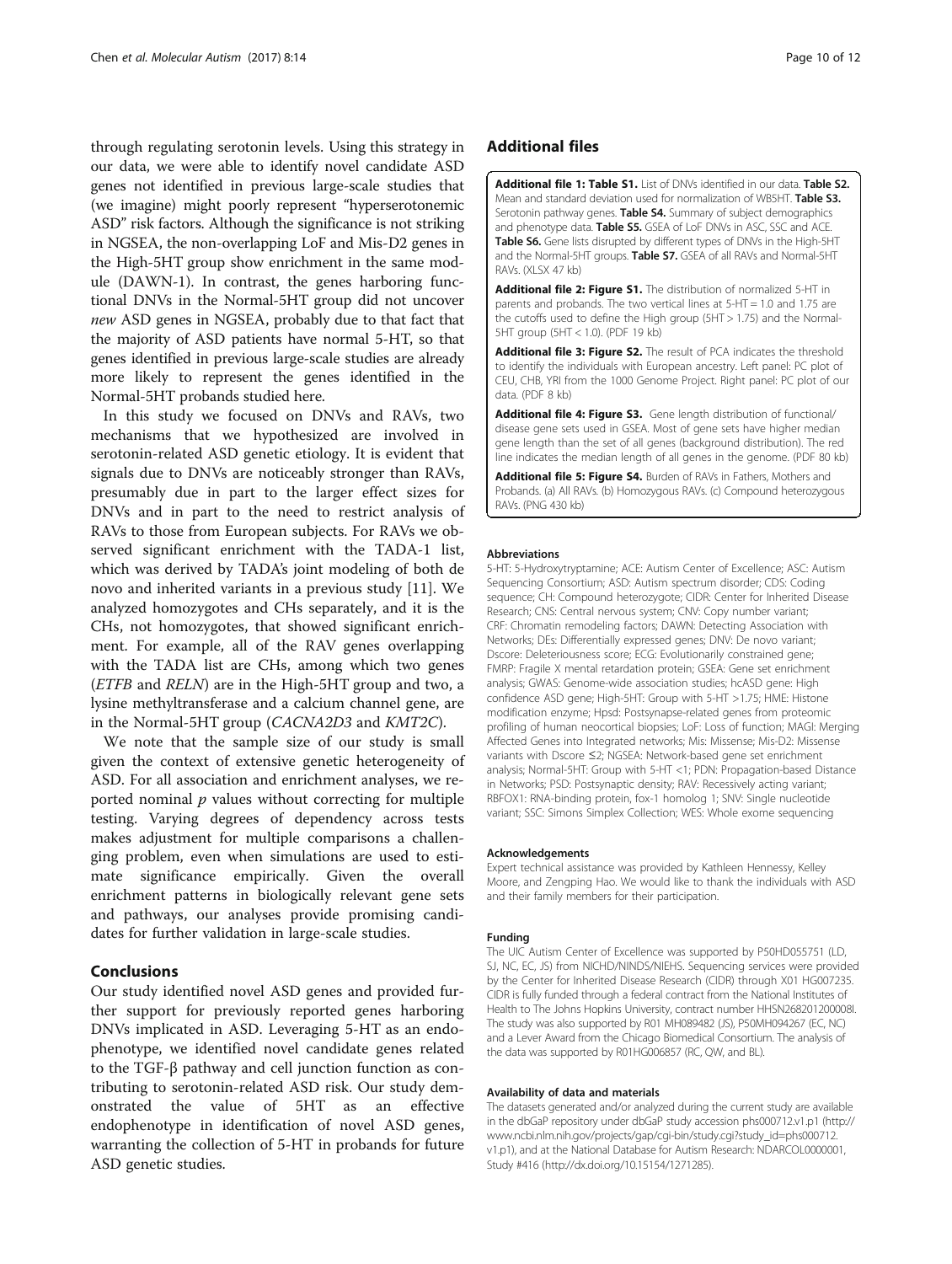#### <span id="page-10-0"></span>Authors' contributions

RC, LD, NC, EC, JS, and BL conceived and designed the study. RC carried out the major analyses. LD and QW contributed to data processing. SG, SJ, and MP managed patient samples and clinical data. EC, JS, and BL supervised the study. RC, SD, EC, JS, and BL wrote the manuscript. All authors read and approved the final manuscript.

#### Competing interests

The authors declare that they have no competing interests.

#### Consent for publication

Not applicable.

#### Ethics approval and consent to participate

A description of the study was provided to all participants prior to obtaining written informed consent. The study and consent procedures were approved by the University of Illinois at Chicago IRB (protocol# 2007-0239) and by the Vanderbilt IRB (protocol# 010143).

#### Publisher's Note

Springer Nature remains neutral with regard to jurisdictional claims in published maps and institutional affiliations.

#### Author details

<sup>1</sup>Molecular Physiology & Biophysics, Vanderbilt University, Nashville, TN, USA. <sup>2</sup>Vanderbilt Genetics Institute, Vanderbilt University, Nashville, TN, USA. <sup>3</sup>Division of Genetic Medicine, Department of Medicine, Vanderbilt University, Nashville, TN, USA. <sup>4</sup>Department of Psychiatry, University of Illinois at Chicago, Chicago, IL, USA. <sup>5</sup>Department of Psychiatry, University of Minnesota, Minneapolis, MN, USA.

#### Received: 30 August 2016 Accepted: 10 March 2017 Published online: 21 March 2017

#### References

- 1. Christensen DL, Baio J, Braun KV, Bilder D, Charles J, Constantino JN, Daniels J, Durkin MS, Fitzgerald RT, Kurzius-Spencer M, et al. Prevalence and characteristics of autism spectrum disorder among children aged 8 years autism and developmental disabilities monitoring network, 11 sites, United States, 2012. MMWR Surveill Summ. 2016;65:1–23.
- 2. Tick B, Bolton P, Happe F, Rutter M, Rijsdijk F. Heritability of autism spectrum disorders: a meta-analysis of twin studies. J Child Psychol Psychiatry. 2016; 57:585–95.
- Klei L, Sanders SJ, Murtha MT, Hus V, Lowe JK, Willsey AJ, Moreno-De-Luca D, Yu TW, Fombonne E, Geschwind D, et al. Common genetic variants, acting additively, are a major source of risk for autism. Mol Autism. 2012;3:9.
- 4. Wang K, Zhang HT, Ma DQ, Bucan M, Glessner JT, Abrahams BS, Salyakina D, Imielinski M, Bradfield JP, Sleiman PMA, et al. Common genetic variants on 5p14.1 associate with autism spectrum disorders. Nature. 2009;459:528–33.
- 5. Ma DQ, Salyakina D, Jaworski JM, Konidari I, Whitehead PL, Andersen AN, Hoffman JD, Slifer SH, Hedges DJ, Cukier HN, et al. A genome-wide association study of autism reveals a common novel risk locus at 5p14.1. Ann Hum Genet. 2009;73:263–73.
- 6. Weiss LA, Arking DE, Consortium JHA. A genome-wide linkage and association scan reveals novel loci for autism. Nature. 2009;461:802–U862.
- 7. Salyakina D, Ma DQ, Jaworski JM, Konidari I, Whitehead PL, Henson R, Martinez D, Robinson JL, Sacharow S, Wright HH, et al. Variants in several genomic regions associated with asperger disorder. Autism Res. 2010;3:303–10.
- 8. Hussman JP, Chung RH, Griswold AJ, Jaworski JM, Salyakina D, Ma DQ, Konidari I, Whitehead PL, Vance JM, Martin ER, et al. A noise-reduction GWAS analysis implicates altered regulation of neurite outgrowth and guidance in autism. Mol Autism. 2011;2(1):1.
- Anney R, Klei L, Pinto D, Regan R, Conroy J, Magalhaes TR, Correia C, Abrahams BS, Sykes N, Pagnamenta AT, et al. A genome-wide scan for common alleles affecting risk for autism. Hum Mol Genet. 2010;19:4072–82.
- 10. Sanders SJ, Xin H, Willsey AJ, Ercan-Sencicek AG, Samocha KE, Cicek AE, Murtha MT, Bal VH, Bishop SL, Shan D, et al. Insights into autism spectrum disorder genomic architecture and biology from 71 Risk Loci. Neuron. 2015; 87:1215–33.
- 11. De Rubeis S, He X, Goldberg AP, Poultney CS, Samocha K, Cicek AE, Kou Y, Liu L, Fromer M, Walker S, et al. Synaptic, transcriptional and chromatin genes disrupted in autism. Nature. 2014;515:209–15.
- 12. Gottesman II, Gould TD. The endophenotype concept in psychiatry: etymology and strategic intentions. Am J Psychiatry. 2003;160:636–45.
- 13. Ruggeri B, Sarkans U, Schumann G, Persico AM. Biomarkers in autism spectrum disorder: the old and the new. Psychopharmacology (Berl). 2014; 231:1201–16.
- 14. Walsh P, Elsabbagh M, Bolton P, Singh I. In search of biomarkers for autism: scientific, social and ethical challenges. Nat Rev Neurosci. 2011;12:603–12.
- 15. Katsui T, Okuda M, Usuda S, Koizumi T. Kinetics of 3H-serotonin uptake by platelets in infantile autism and developmental language disorder (including five pairs of twins). J Autism Dev Disord. 1986;16:69–76.
- 16. Cook EH, Leventhal BL. The serotonin system in autism. Curr Opin Pediatr. 1996;8:348–54.
- 17. Gabriele S, Sacco R, Persico AM. Blood serotonin levels in autism spectrum disorder: a systematic review and meta-analysis. Eur Neuropsychopharmacol. 2014;24:919–29.
- 18. Schain RJ, Freedman DX. Studies on 5-hydroxyindole metabolism in autistic and other mentally retarded children. J Pediatr. 1961;58:315–20.
- 19. Mulder EJ, Anderson GM, Kema IP, de Bildt A, van Lang ND, den Boer JA, Minderaa RB. Platelet serotonin levels in pervasive developmental disorders and mental retardation: diagnostic group differences, within-group distribution, and behavioral correlates. J Am Acad Child Adolesc Psychiatry. 2004;43:491–9.
- 20. Abramson RK, Wright HH, Carpenter R, Brennan W, Lumpuy O, Cole E, Young SR. Elevated blood serotonin in autistic probands and their 1stdegree relatives. J Autism Dev Disord. 1989;19:397–407.
- 21. Leboyer M, Philippe A, Bouvard M, Guilloud-Bataille M, Bondoux D, Tabuteau F, Feingold J, Mouren-Simeoni MC, Launay JM. Whole blood serotonin and plasma beta-endorphin in autistic probands and their firstdegree relatives. Biol Psychiatry. 1999;45:158–63.
- 22. Piven J, Palmer P. Psychiatric disorder and the broad autism phenotype: evidence from a family study of multiple-incidence autism families. Am J Psychiatry. 1999;156:557–63.
- 23. Cook EH, Arora RC, Anderson GM, Berrykravis EM, Yan SY, Yeoh HC, Sklena PJ, Charak DA, Leventhal BL. Platelet serotonin studies in hyperserotonemic relatives of children with autistic disorder. Life Sci. 1993;52:2005–15.
- 24. Abney M, McPeek MS, Ober C. Broad and narrow heritabilities of quantitative traits in a founder population. Am J Hum Genet. 2001;68:1302–7.
- 25. Chugani DC, Muzik O, Rothermel R, Behen M, Chakraborty P, Mangner T, da Silva EA, Chugani HT. Altered serotonin synthesis in the dentatothalamocortical pathway in autistic boys. Ann Neurol. 1997;42:666–9.
- 26. Chugani DC, Muzik O, Behen M, Rothermel R, Janisse JJ, Lee J, Chugani HT. Developmental changes in brain serotonin synthesis capacity in autistic and nonautistic children. Ann Neurol. 1999;45:287–95.
- 27. Chugani DC. Role of altered brain serotonin mechanisms in autism. Mol Psychiatry. 2002;7 Suppl 2:S16–17.
- 28. McDougle CJ, Naylor ST, Cohen DJ, Aghajanian GK, Heninger GR, Price LH. Effects of tryptophan depletion in drug-free adults with autistic disorder. Arch Gen Psychiatry. 1996;53:993–1000.
- 29. Yang CJ, Tan HP, Du YJ. The developmental disruptions of serotonin signaling may involved in autism during early brain development. Neuroscience. 2014;267:1–10.
- 30. Sutcliffe JS, Delahanty RJ, Prasad HC, McCauley JL, Han Q, Jiang L, Li C, Folstein SE, Blakely RD. Allelic heterogeneity at the serotonin transporter locus (SLC6A4) confers susceptibility to autism and rigid-compulsive behaviors. Am J Hum Genet. 2005;77:265–79.
- 31. Stone JL, Merriman B, Cantor RM, Yonan AL, Gilliam TC, Geschwind DH, Nelson SF. Evidence for sex-specific risk alleles in autism spectrum disorder. Am J Hum Genet. 2004;75:1117–23.
- 32. Cantor RM, Kono N, Duvall JA, Alvarez-Retuerto A, Stone JL, Alarcon M, Nelson SF, Geschwind DH. Replication of autism linkage: fine-mapping peak at 17q21. Am J Hum Genet. 2005;76:1050–6.
- 33. Veenstra-VanderWeele J, Muller CL, Iwamoto H, Sauer JE, Owens WA, Shah CR, Cohen J, Mannangatti P, Jessen T, Thompson BJ, et al. Autism gene variant causes hyperserotonemia, serotonin receptor hypersensitivity, social impairment and repetitive behavior. Proc Natl Acad Sci U S A. 2012;109:5469–74.
- 34. Morrow EM, Yoo SY, Flavell SW, Kim TK, Lin Y, Hill RS, Mukaddes NM, Balkhy S, Gascon G, Hashmi A, et al. Identifying autism loci and genes by tracing recent shared ancestry. Science. 2008;321:218–23.